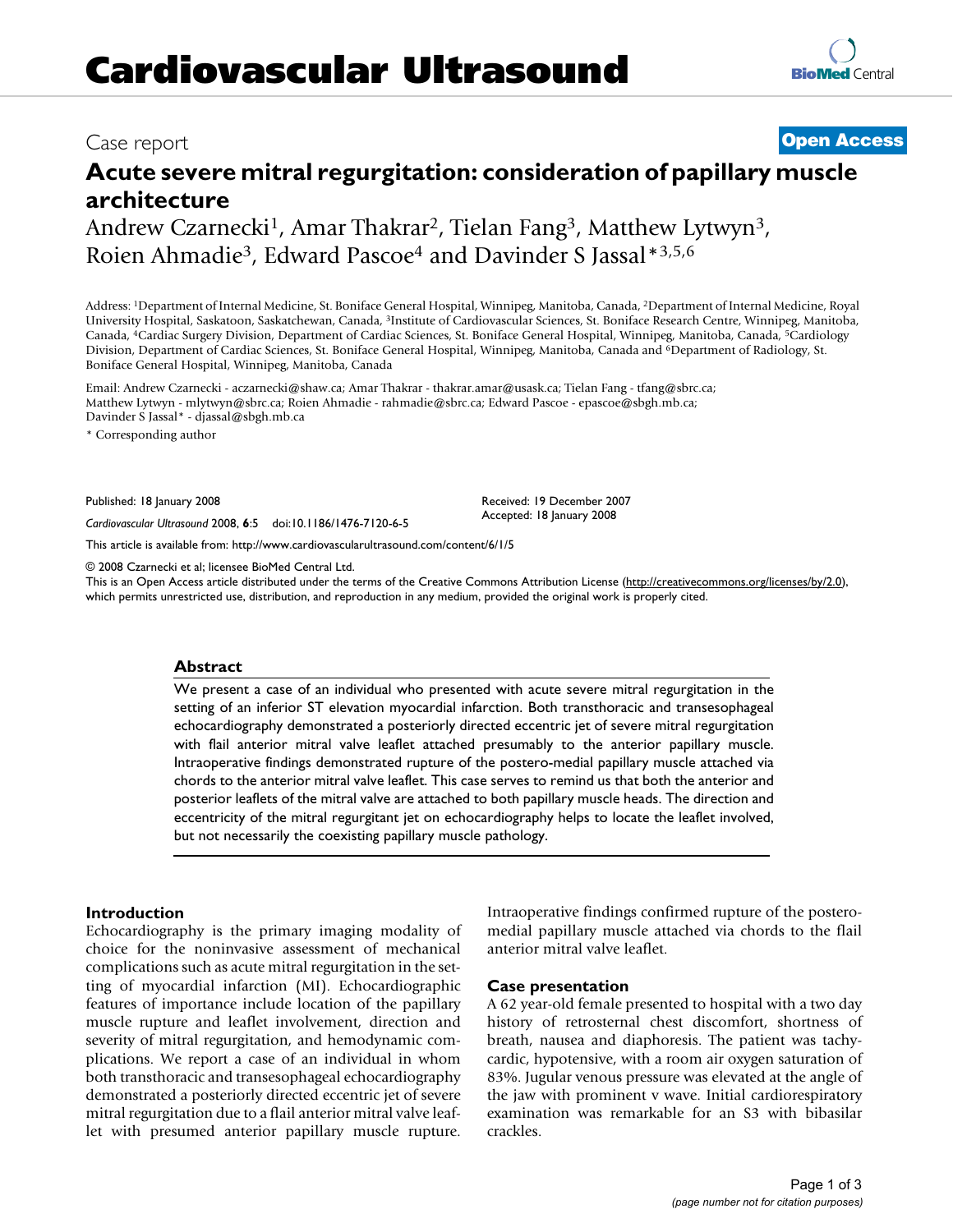The complete blood count, electrolytes and liver function tests were within normal limits. The cardiac enzymes including troponon I and creatine kinase were elevated consistent with myocardial injury. The baseline electrocardiogram was consistent with an inferior ST-elevation myocardial infarction. Chest x-ray demonstrated pulmonary vascular redistribution.

After failed thrombolytics, the patient's cardiac catheterization revealed a distally occluded right coronary artery, not amenable to percutaneous coronary intervention. An intra-aortic balloon pump was inserted and she was transferred to the intensive care unit where urgent transthoracic echocardiography (TTE) revealed an eccentric, posteriorly directed jet of severe mitral regurgitation with a presumed rupture of the antero-lateral papillary muscle attached to the flail anterior mitral valve leaflet. This finding was confirmed by transesophageal echocardiography (TEE) (Figures 1 and 2) [See Additional files 1, 2, 3, 4]. Transgastric views using TEE were suboptimal.

During cardiopulmonary bypass, one head of the posterior papillary muscle was ruptured and attached via chordae to the flail anterior mitral leaflet. A mechanical mitral valve was implanted and single vessel coronary artery bypass was performed. The patient was discharged from hospital on the fifth post-operative day.

### **Discussion**

Acute mitral regurgitation is a life threatening complication of myocardial infarction. In the setting of an inferior MI, a high index of suspicion for this complication should be entertained. In an era of competing noninvasive car-



#### **Figure I**

**A-B** A transesophageal echocardiographic long axis and two chamber midesophageal view illustrating a flail anterior mitral valve leaflet with ruptured papillary muscle.





**A-B** A transesophageal echocardiographic long axis and two chamber midesophageal view with color Doppler demonstrating an eccentric posteriorly directed jet of severe mitral regurgitation.

diac imaging modalities including echocardiography, computed tomography, and magnetic resonance imaging, TTE has been well established as the initial diagnostic tool used to identify rupture of a papillary muscle with a diagnostic sensitivity of 65–85% [1-5]. Due to the close proximity of the ultrasound transducer to the mitral apparatus, TEE is often used to better delineate the cause of MR and improves the diagnostic yield to between 95–100%. Colombo et al. demonstrated, however, that the sensitivity of both TTE and TEE for papillary muscle rupture improves significantly with measurement of eccentric jets of mitral regurgitation (MR) using color Doppler [6]. By calculating the angle of the proximal MR jet and the plane of the mitral annulus, an angle of  $\leq 47^{\circ}$  on TEE and  $\leq 45^{\circ}$ on TTE established a sensitivity and specificity of 88% for flail mitral leaflet [6].

The mitral valve is located retrosternally at the fourth costal cartilage, consisting of an anterior and posterior leaflet, chordae tendinae, papillary muscles, ventricular wall and annulus connected to the atria. Each leaflet is supported by chordae tendinae that are attached to papillary muscles which become taut with each ventricular contraction preserving valvular competence. Both the anterior and posterior leaflets of the valve are attached via primary, secondary and tertiary chordae to both the antero-lateral and posterio-medial papillary muscles. A disruption in either papillary muscle in the setting of myocardial injury, can result in dysfunction of either the anterior or posterior leaflet of the mitral valve.